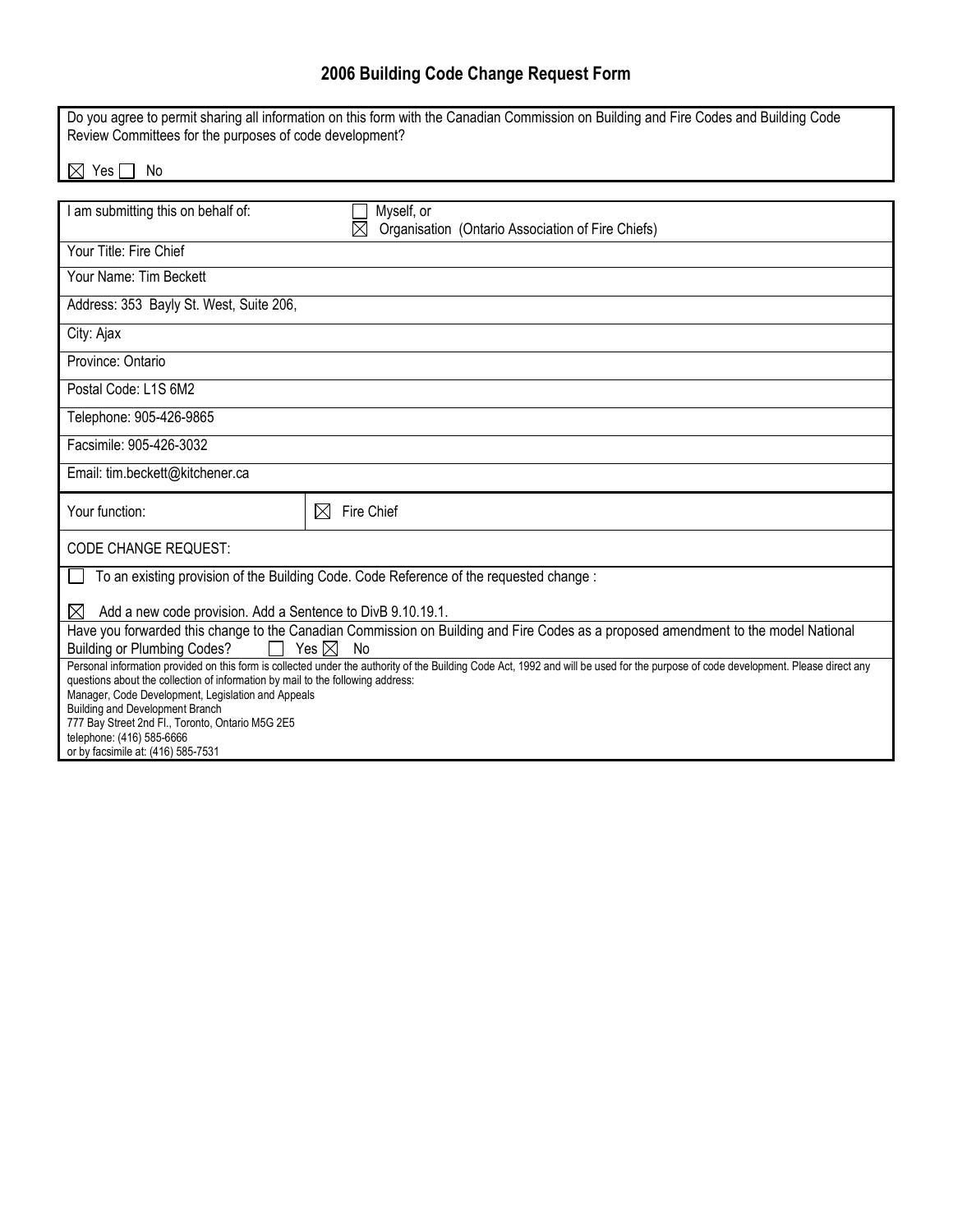| <b>Proposed Change</b>                                                                                                                                                                               |                                                                                                                                                                                                                                                                                                                                                                                                                                                                                                                                                      |
|------------------------------------------------------------------------------------------------------------------------------------------------------------------------------------------------------|------------------------------------------------------------------------------------------------------------------------------------------------------------------------------------------------------------------------------------------------------------------------------------------------------------------------------------------------------------------------------------------------------------------------------------------------------------------------------------------------------------------------------------------------------|
| <b>REQUESTED CHANGE/ADDITION:</b><br>What wording do you propose for the change?                                                                                                                     | Add new Sentence to Div B 9.1019.1.<br>New sentence (2)<br>Where a dwelling unit or sleeping room may be occupied by persons with<br>disabilities, a notification system that addresses the needs of the disabled<br>person shall be installed to function as a smoke alarm in the dwelling unit<br>or sleeping room. Notification systems and their installation methods shall<br>be approved by the authority having jurisdiction prior to installation.                                                                                           |
| Problem:<br>Why should the existing provision be revised? If requesting an<br>addition to the Code, what is missing?                                                                                 | Ontario has a broad and varied population that also has equally broad<br>and varied needs. The OBC should be prepared to support the basic life<br>safety needs of these residents. We have made moves forward in terms<br>of fire alarm systems and emergency planning, but we have not<br>addressed the most fundamental location, the home.<br>The current code is only written to support able bodied persons vis a vis<br>smoke alarms, in that they require audible sound patterns.                                                            |
| Justification/Explanation:<br>How does the requested change address the problem?                                                                                                                     | The change will ensure that suitable systems are provided to alert<br>persons to fire conditions within the home or living space.                                                                                                                                                                                                                                                                                                                                                                                                                    |
| Objective(s):<br>Which of the Code's objectives does the requested change<br>address?<br>See Part 2 of Division A of the Building Code for the list of<br>objectives.                                | OS 1 An <i>objective</i> of this Code is to limit the probability that, as a<br>result of the design or <i>construction</i> of a <i>building</i> , a person in or<br>adjacent to the <i>building</i> will be exposed to an unacceptable risk of<br>injury due to fire.<br>OS3 An <i>objective</i> of this Code is to limit the probability that, as a<br>result of the design or <i>construction</i> of the <i>building</i> , a person in or<br>adjacent to the <i>building</i> will be exposed to an unacceptable risk of<br>injury due to hazards. |
|                                                                                                                                                                                                      | OP1 An objective of this Code is to limit the probability that, as a<br>result of its design or <i>construction</i> , a <i>building</i> will be exposed to<br>an unacceptable risk of damage due to fire.                                                                                                                                                                                                                                                                                                                                            |
| <b>Cost/Benefit Implications:</b><br>Will the change entail any added costs?<br>Will it provide benefits that are measurable?                                                                        | Yes there will be an additional cost to the constructor. By example, new<br>visual notification systems for persons with hearing impairments can<br>range in price from \$60.00 for a single device to several hundred for a<br>complete system. However the cost is not much more than conventional<br>devices of a good quality.                                                                                                                                                                                                                   |
| <b>Enforcement Implications:</b><br>Can the requested change/addition be enforced by the<br>infrastructure available to enforce this Code? Will its enforcement<br>require an increase in resources? | The authority having jurisdiction, whether Building or Fire Departments<br>will need to review proposed installations, however this may easily be<br>accomplished within the existing plan review and inspection process.                                                                                                                                                                                                                                                                                                                            |